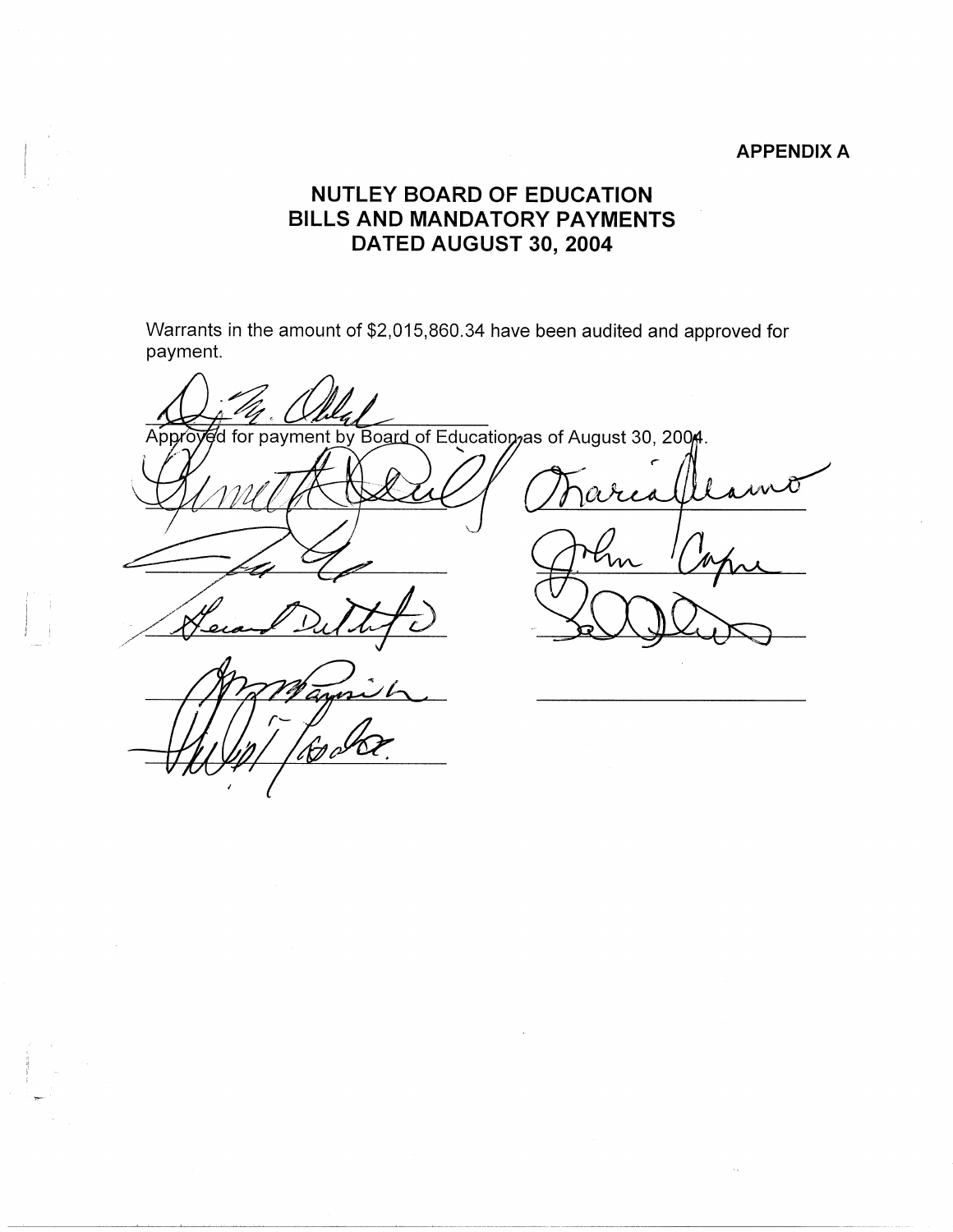| <b>Check journal</b>        | <b>Nutley Board of Education</b> | Page 1 of 7 |
|-----------------------------|----------------------------------|-------------|
| <b>Rec and Unrec checks</b> | <b>Hand and Machine checks</b>   | 08/26/04    |

Starting date 7/27/04 Ending date 8/30/04

| <b>Cknum</b> | Date              | <b>Rec date</b> | <b>Vcode</b> | Vendor name                                 | <b>Check amount</b> |
|--------------|-------------------|-----------------|--------------|---------------------------------------------|---------------------|
| 63655 H      | 07/27/04          | 07/31/04        | <b>ESC</b>   | <b>ESSEX COUNTY BOARD OF ELECTIONS</b>      | \$310.00            |
| 063656 H     | 07/30/04          | 07/31/04        | <b>PAY</b>   | <b>B.O.E. SALARY ACCOUNT</b>                | \$250,662.89        |
| 063657 H     | 07/27/04          | 07/31/04        |              | BOES BOARD OF EDUCATION SALARY ACCOUNT      | \$15,564.10         |
| 063658 H     | 07/27/04          | 07/31/04        |              | <b>HBCE HORIZON BLUE CROSS</b>              | \$26,986.15         |
| 063659 H     | 07/27/04          |                 | <b>BSI2</b>  | <b>BENECARD SERVICES, INC.</b>              | \$13,939.20         |
| 063660 H     | 07/27/04          | 07/31/04        | <b>IHS</b>   | <b>INTERNATIONAL HEALTHCARE SERVICES</b>    | \$172.73            |
| 063661 H     | 07/27/04 07/31/04 |                 |              | BOES BOARD OF EDUCATION SALARY ACCOUNT      | \$3,260.23          |
| 063662 H     | 07/27/04          | 07/31/04        |              | <b>HBCE HORIZON BLUE CROSS</b>              | \$665.16            |
| 063663 H     | 07/27/04          |                 | <b>BSI2</b>  | <b>BENECARD SERVICES, INC.</b>              | \$79.20             |
| 063664 H     | 08/02/04          |                 |              | NJFP TREASURER, STATE OF NEW JERSEY         | \$517.50            |
| 063665 H     | 08/02/04          |                 | <b>NJFP</b>  | <b>TREASURER, STATE OF NEW JERSEY</b>       | \$575.00            |
| 063666 H     | 08/03/04          |                 |              | SNJH STATE OF NJ HEALTH BENEFITS FUND       | \$374,916.06        |
| 063667 H     | 08/03/04          |                 | <b>FFB</b>   | <b>WACHOVIA BANK</b>                        | \$2,000.00          |
| 063668 H     | 08/03/04          |                 |              | NJFP TREASURER, STATE OF NEW JERSEY         | \$471.10            |
| 063669       | 08/06/04          |                 | <b>MOZ</b>   | <b>MOZEIKA; STEPHANIE</b>                   | \$125.00            |
| 063670       | 08/06/04          |                 |              | NBED NBOE EXT DAY PETTY CASH/M.CERVASIO     | \$235.58            |
| 063671       | 08/06/04          |                 | RP4          | <b>ROCKY'S PIZZA</b>                        | \$217.50            |
| 63672 H      | 08/09/04          |                 |              | DEPO DEPOSITORY TRUST COMPANY               | \$123,023.50        |
| 63673        | 08/09/04          |                 | <b>CIT</b>   | CIT TECHNOLOGY FINANCIAL SERVICES, INC.     | \$232.00            |
| 063674       | 08/09/04          |                 |              | DLLF DE LAGE LANDEN FINANCIAL SERVICES      | \$198.00            |
| 063675       | 08/09/04          |                 |              | <b>GEC4 GE CAPITAL</b>                      | \$159.80            |
| 063676       | 08/09/04          |                 | <b>PDI</b>   | <b>PANASONIC DOCUMENT IMAGING</b>           | \$138.82            |
| 063677 H     | 08/13/04          |                 | <b>PAY</b>   | <b>B.O.E. SALARY ACCOUNT</b>                | \$231,649.32        |
| 063678 H     | 08/10/04          |                 |              | BOES BOARD OF EDUCATION SALARY ACCOUNT      | \$20,829.95         |
| 063679 H     | 08/10/04          |                 |              | BOES BOARD OF EDUCATION SALARY ACCOUNT      | \$3,260.23          |
| 063681       | 08/11/04          |                 | <b>AC</b>    | <b>APPLE COMPUTER INC.</b>                  | \$524.16            |
| 063682       | 08/11/04          |                 |              | <b>BEAR BEARCOM</b>                         | \$420.91            |
| 063683       | 08/11/04          |                 | <b>BSS</b>   | BELL'S SECURITY SALES INC                   | \$31.35             |
| 063684       | 08/11/04          |                 | CGI          | <b>CDW GOVERNMENT, INC.</b>                 | \$8,785.00          |
| 063685       | 08/11/04          |                 |              | <b>CESC CES CORPORATION</b>                 | \$860.00            |
| 063686       | 08/11/04          |                 |              | CCBC COCA COLA BOTTLING CO OF NEW YORK INC. | \$1,113.90          |
| 063687       | 08/11/04          |                 | <b>CCV</b>   | <b>CRITICS CHOICE VIDEO</b>                 | \$151.65            |
| 063688       | 08/11/04          |                 | <b>DH</b>    | <b>DETAILED HEATING INC</b>                 | \$3,810.00          |
| 063689       | 08/11/04          |                 |              | DHLE DHL EXPRESS INC.                       | \$154.93            |
| 063690       | 08/11/04          |                 |              | EDUN EDUMATCH, INC.                         | \$230.00            |
| <b>3691</b>  | 08/11/04          |                 | HJ           | HERFF JONES INC.                            | \$1,514.93          |
| <b>3692</b>  | 08/11/04          |                 | <b>HHT</b>   | <b>HILL; HILLARY</b>                        | \$66.24             |
| 063693       | 08/11/04          |                 | JH3          | <b>HOLAHAN, MD; JOSEPH</b>                  | \$350.00            |
| 063694       | 08/11/04          |                 | ILT.         | IL TULIPANO                                 | \$2,400.00          |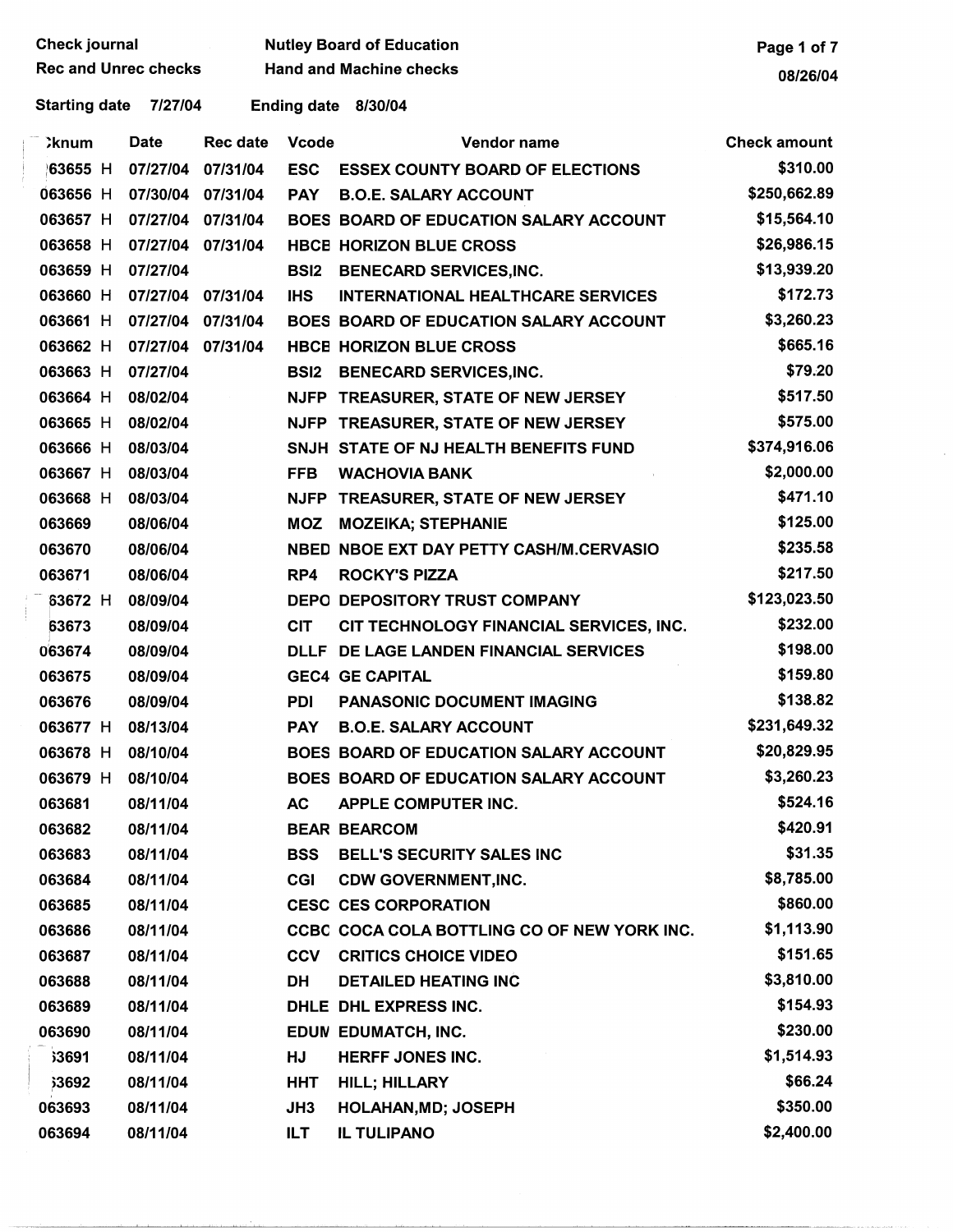| <b>Check journal</b>        |                                 | <b>Nutley Board of Education</b>                  | Page 2 of 7         |
|-----------------------------|---------------------------------|---------------------------------------------------|---------------------|
| <b>Rec and Unrec checks</b> |                                 | <b>Hand and Machine checks</b>                    | 08/26/04            |
| Starting date 7/27/04       | Ending date 8/30/04             |                                                   |                     |
| <b>Date</b><br>`}knum       | <b>Rec date</b><br><b>Vcode</b> | Vendor name                                       | <b>Check amount</b> |
| 63695<br>08/11/04           | IMM1                            | <b>IMMEDICENTER</b>                               | \$159.00            |
| 063696<br>08/11/04          | FFC1                            | J & K KIDS, L.L.C.                                | \$459.25            |
| 063697<br>08/11/04          | CP <sub>9</sub>                 | MEDIA MASTR COMPUTER PRODUCTS, INC.               | \$460.95            |
| 063698<br>08/11/04          | <b>MOE</b>                      | <b>MEN OF ESSEX</b>                               | \$400.00            |
| 063699<br>08/11/04          |                                 | <b>NGS2 NATIONAL GEOGRAPHIC SOCIET SCHOOL PUB</b> | \$1,362.79          |
| 063700<br>08/11/04          |                                 | NJDA NEW JERSEY DEPARTMENT OF AGRICULTURE         | \$53.65             |
| 063701<br>08/11/04          |                                 | PCSL PANASONIC COMMUNICATIONS & SYS LEASE A       | \$722.46            |
| 063702<br>08/11/04          | <b>PBG</b>                      | PECHTER'S BAKING GROUP,LLC.                       | \$211.50            |
| 063703<br>08/11/04          | <b>PTF</b>                      | <b>PERSONAL TOUCH FLORIST</b>                     | \$200.00            |
| 063704<br>08/11/04          | PC <sub>3</sub>                 | <b>PRESIDENT'S CHALLENGE</b>                      | \$464.40            |
| 063705<br>08/11/04          | RU1                             | <b>RUTGERS UNIVERSITY</b>                         | \$350.00            |
| 063706<br>08/11/04          | <b>TDC</b>                      | T.D. CURRAN INC.                                  | \$176.70            |
| 063707<br>08/11/04          |                                 | UMDN UMDNJ-UNIVERSITY BEHAVIORAL HEALTHCAR        | \$4,800.00          |
| 08/11/04<br>063708          |                                 | <b>UBHC UNIVERSITY BEHAVIORAL HEALTH CARE</b>     | \$1,626.13          |
| 063709<br>08/11/04          |                                 | WMC WEST MUSIC CO.                                | \$251.73            |
| 063710<br>08/11/04          |                                 | XER2 XEROX CORPORATION                            | \$561.00            |
| 08/13/04<br>063711          | <b>JSI</b>                      | JOHN SIMON INSTRUMENT CO.                         | \$2,886.00          |
| 08/13/04<br>63712           | MK <sub>2</sub>                 | <b>KRANZLER; MILDRED</b>                          | \$300.00            |
| 08/13/04<br>63713           | <b>OLD</b>                      | <b>OLD NATIONAL BANK</b>                          | \$17,454.31         |
| 063714<br>08/13/04          | <b>SEJI</b>                     | SUBURBAN ESSEX JOINT INSURANCE FUND               | \$93,020.75         |
| 063715 H<br>08/30/04        | <b>PAY</b>                      | <b>B.O.E. SALARY ACCOUNT</b>                      | \$246,852.22        |
| 063716 H<br>08/25/04        |                                 | BOES BOARD OF EDUCATION SALARY ACCOUNT            | \$15,286.09         |
| 063717 H<br>08/25/04        | <b>BSI2</b>                     | <b>BENECARD SERVICES, INC.</b>                    | \$14,256.00         |
| 063718 H<br>08/25/04        |                                 | <b>HBCE HORIZON BLUE CROSS</b>                    | \$26,897.74         |
| 063719 H<br>08/25/04        |                                 | BOES BOARD OF EDUCATION SALARY ACCOUNT            | \$3,203.96          |
| 063720 H<br>08/25/04        | <b>BSI2</b>                     | <b>BENECARD SERVICES, INC.</b>                    | \$79.20             |
| 063721 H<br>08/25/04        |                                 | <b>HBCE HORIZON BLUE CROSS</b>                    | \$1,494.24          |
| 063722<br>08/30/04          |                                 | <b>BCSS BERGEN COUNTY SPECIAL SERVICES</b>        | \$2,574.00          |
| 08/30/04<br>063723          |                                 | <b>BOB1 BRUNSWICK ZONE BELLEVILLE</b>             | \$412.00            |
| 08/30/04<br>063724          |                                 | SC10 CAMMARATA, MD; SANDRA                        | \$400.00            |
| 08/30/04<br>063725          |                                 | <b>CAN1 CANON BUSINESS SOLUTIONS</b>              | \$3,441.91          |
| 08/30/04<br>063726          |                                 | <b>CESC CES CORPORATION</b>                       | \$830.00            |
| 08/30/04<br>063727          | <b>CHE</b>                      | <b>CHERENSON GROUP</b>                            | \$1,528.89          |
| 063728<br>08/30/04          | CS <sub>I2</sub>                | <b>CISCO SYSTEMS</b>                              | \$2,590.00          |
| 08/30/04<br>063729          |                                 | <b>DDD1 DOUGLASS TRANSITIONAL SERVICES</b>        | \$8,519.00          |
| 63730<br>08/30/04           |                                 | EPLU EPLUS TECHNOLOGIES, INC.                     | \$1,615.00          |
| 08/30/04<br>63731           |                                 | <b>ECES ESSEX COUNTY EDUCATIONAL SERVICES</b>     | \$8,204.56          |
| 063732<br>08/30/04          |                                 | FOXL FOX LADDER AND SCAFFOLD CO., INC.            | \$3,434.00          |
| 08/30/04<br>063733          |                                 | <b>MSU1 MONTCLAIR STATE UNIVERSITY</b>            | \$8,904.00          |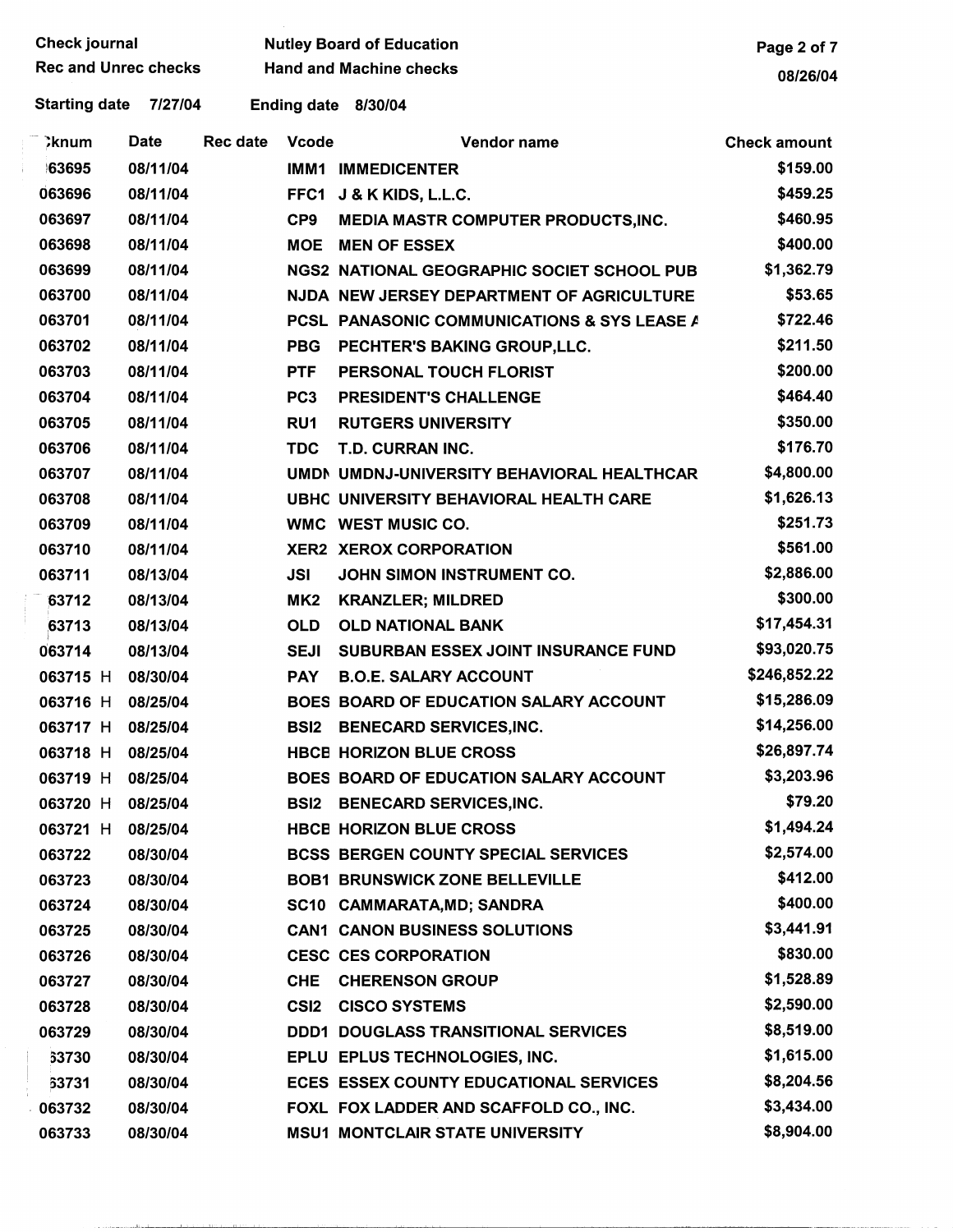| <b>Check journal</b>                                   |          |                 | <b>Nutley Board of Education</b> | Page 3 of 7                                            |                     |
|--------------------------------------------------------|----------|-----------------|----------------------------------|--------------------------------------------------------|---------------------|
| <b>Rec and Unrec checks</b>                            |          |                 | <b>Hand and Machine checks</b>   |                                                        | 08/26/04            |
| <b>Starting date</b><br>7/27/04<br>Ending date 8/30/04 |          |                 |                                  |                                                        |                     |
| ้วิknum                                                | Date     | <b>Rec date</b> | <b>Vcode</b>                     | Vendor name                                            | <b>Check amount</b> |
| 163734                                                 | 08/30/04 |                 | GM <sub>2</sub>                  | <b>MOREO; GEORGE</b>                                   | \$97.24             |
| 063735                                                 | 08/30/04 |                 |                                  | NJB4 NEW JERSEY BLDS & GROUNDS ASSOC.                  | \$175.00            |
| 063736                                                 | 08/30/04 |                 |                                  | <b>MEPA PAINE, MD; MERCEDES</b>                        | \$250.00            |
| 063737                                                 | 08/30/04 |                 |                                  | <b>PCSL PANASONIC COMMUNICATIONS &amp; SYS LEASE A</b> | \$690.00            |
| 063738                                                 | 08/30/04 |                 | PP <sub>14</sub>                 | PENGUIN GROUP USA INC.                                 | \$24.00             |
| 063739                                                 | 08/30/04 |                 |                                  | <b>PMK1 PMK GROUP</b>                                  | \$2,649.80          |
| 063740                                                 | 08/30/04 |                 | <b>PSE</b>                       | <b>PUBLIC SERVICE ELECTRIC &amp; GAS CO.</b>           | \$10,966.36         |
| 063741                                                 | 08/30/04 |                 | <b>SSA</b>                       | <b>S &amp; S WORLDWIDE</b>                             | \$534.54            |
| 063742                                                 | 08/30/04 |                 |                                  | MAFA ST.BARNABAS AMBULATORY CARE CNTR                  | \$400.00            |
| 063743                                                 | 08/30/04 |                 | <b>TTE</b>                       | <b>TRI-TECH ENGINEERING</b>                            | \$8,364.51          |
| 063744                                                 | 08/30/04 |                 |                                  | <b>XER2 XEROX CORPORATION</b>                          | \$151.00            |
| 063745                                                 | 08/30/04 |                 |                                  | <b>ECES ESSEX COUNTY EDUCATIONAL SERVICES</b>          | \$6,783.70          |
| 063746                                                 | 08/30/04 |                 |                                  | <b>AGT1 AGT BATTERY SUPPLY,LLC</b>                     | \$97.53             |
| 063747                                                 | 08/30/04 |                 | AS6                              | <b>ALLEGRO SCHOOL</b>                                  | \$28,800.00         |
| 063748                                                 | 08/30/04 |                 |                                  | ALEN ALLIED ENVELOPE COMPANY, INC.                     | \$2,669.36          |
| 063749                                                 | 08/30/04 |                 | <b>ALI</b>                       | <b>ALLIED OFFICE PRODUCTS</b>                          | \$312.50            |
| 063750                                                 | 08/30/04 |                 |                                  | AMSC ALVAH M SQUIBB CO., INC.                          | \$88.62             |
| 63751                                                  | 08/30/04 |                 |                                  | <b>ARCH ARCH WIRELESS</b>                              | \$331.14            |
| 63752                                                  | 08/30/04 |                 | AR.                              | <b>ARMOR RESEARCH</b>                                  | \$476.64            |
| 063753                                                 | 08/30/04 |                 |                                  | <b>ASCD ASCD</b>                                       | \$129.00            |
| 063754                                                 | 08/30/04 |                 | <b>AFS</b>                       | <b>ASTONE FLEET SERVICE</b>                            | \$5,564.18          |
| 063755                                                 | 08/30/04 |                 | <b>ATT</b>                       | <b>AT &amp; T</b>                                      | \$413.84            |
| 063756                                                 | 08/30/04 |                 |                                  | ATRA ATRA JANITORIAL SUPPLY CO INC                     | \$5,072.50          |
| 063757                                                 | 08/30/04 |                 | BALI                             | <b>BALITSOS; MARY</b>                                  | \$395.00            |
| 063758                                                 | 08/30/04 |                 |                                  | <b>BANN BANNISTER COMPANY</b>                          | \$31.80             |
| 063759                                                 | 08/30/04 |                 | BS4                              | <b>BANYAN SCHOOL</b>                                   | \$5,322.88          |
| 063760                                                 | 08/30/04 |                 | BN                               | <b>BARNES &amp; NOBLE</b>                              | \$176.40            |
| 063761                                                 | 08/30/04 |                 |                                  | <b>BARR BARRON'S EDUCATIONAL SERIES INC.</b>           | \$94.02             |
| 063762                                                 | 08/30/04 |                 |                                  | <b>BSCC BELLEVILLE SUPPLY CO., INC.</b>                | \$310.20            |
| 063763                                                 | 08/30/04 |                 | <b>BPS</b>                       | <b>BELLRIDGE PLUMBING SUPPLY CORPORATION</b>           | \$2,339.22          |
| 063764                                                 | 08/30/04 |                 | <b>BSS</b>                       | <b>BELL'S SECURITY SALES INC</b>                       | \$139.80            |
| 063765                                                 | 08/30/04 |                 | <b>BCC</b>                       | BERGEN CENTER FOR CHILD DEVELOPMENT                    | \$724.00            |
| 063766                                                 | 08/30/04 |                 |                                  | PBHS BLOOMFIELD PLUMBING & HEATING SUPPLY              | \$38.49             |
| 063767                                                 | 08/30/04 |                 | BB4                              | <b>BOOK AUTO LEASING INC.</b>                          | \$130.00            |
| 063768                                                 | 08/30/04 |                 |                                  | <b>BRAD BRADLEY TIRE SERVICE</b>                       | \$190.00            |
| 33769                                                  | 08/30/04 |                 | BRT                              | <b>BRIGHTBILL BODY WORKS, INC.</b>                     | \$122.59            |
| 33770                                                  | 08/30/04 |                 | BP <sub>13</sub>                 | <b>BROWNSTONE PUBLISHERS, INC</b>                      | \$236.00            |
| 063771                                                 | 08/30/04 |                 | <b>CFC</b>                       | C F CONNOLLY DIST CO INC                               | \$12.00             |
| 063772                                                 | 08/30/04 |                 |                                  | <b>CABL CABLEVISION LIGHTPATH INC</b>                  | \$11,372.31         |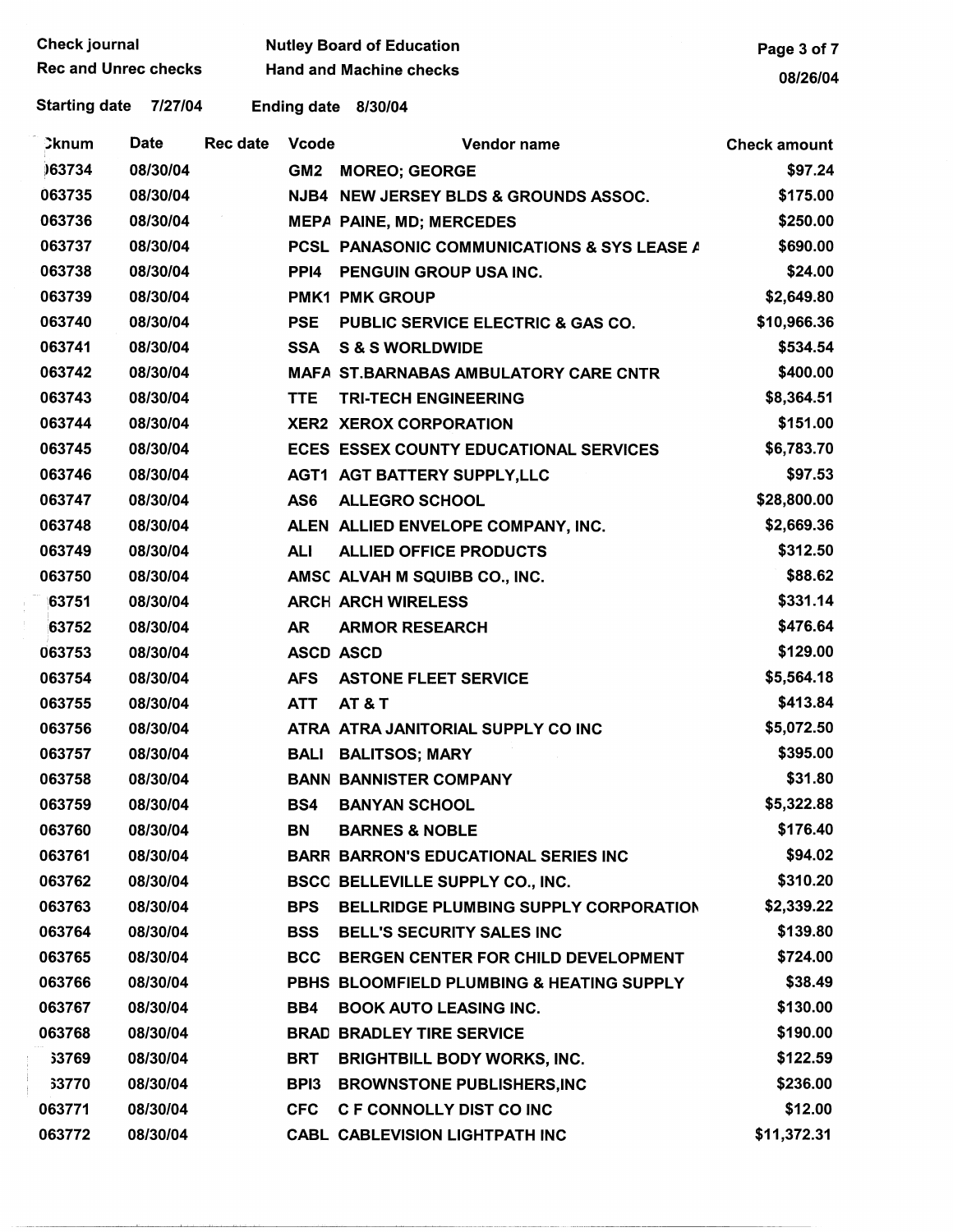|   | <b>Check journal</b>        |             |                 |                        | <b>Nutley Board of Education</b>                  | Page 4 of 7         |
|---|-----------------------------|-------------|-----------------|------------------------|---------------------------------------------------|---------------------|
|   | <b>Rec and Unrec checks</b> |             |                 |                        | <b>Hand and Machine checks</b>                    | 08/26/04            |
|   | <b>Starting date</b>        | 7/27/04     |                 |                        | Ending date 8/30/04                               |                     |
| ÷ | <b>Cknum</b>                | <b>Date</b> | <b>Rec date</b> | <b>Vcode</b>           | Vendor name                                       | <b>Check amount</b> |
|   | 163773                      | 08/30/04    |                 | $\mathbf{c}\mathbf{s}$ | <b>CALAIS SCHOOL</b>                              | \$1,558.00          |
|   | 063774                      | 08/30/04    |                 | CM <sub>8</sub>        | <b>CANDLE BUSINESS SYSTEMS</b>                    | \$699.00            |
|   | 063775                      | 08/30/04    |                 | <b>CGI</b>             | <b>CDW GOVERNMENT, INC.</b>                       | \$524.00            |
|   | 063776                      | 08/30/04    |                 | <b>CPC</b>             | <b>CENTRAL-LEWMAR PAPER</b>                       | \$279.44            |
|   | 063777                      | 08/30/04    |                 | CP <sub>1</sub>        | <b>CEREBRAL PALSY ASSOC MIDDLESEX COUNT)</b>      | \$18,300.00         |
|   | 063778                      | 08/30/04    |                 |                        | <b>CPC2 CEREBRAL PALSY CENTER</b>                 | \$5,290.32          |
|   | 063779                      | 08/30/04    |                 | <b>CHV</b>             | <b>CHERRY VALLEY TRACTOR SALES</b>                | \$96.00             |
|   | 063780                      | 08/30/04    |                 | <b>CIT</b>             | CIT TECHNOLOGY FINANCIAL SERVICES, INC.           | \$255.20            |
|   | 063781                      | 08/30/04    |                 | <b>COL</b>             | <b>COLANERI BROS.</b>                             | \$260.10            |
|   | 063782                      | 08/30/04    |                 |                        | <b>CMC5 CONCENTRA MEDICAL CENTERS</b>             | \$55.00             |
|   | 063783                      | 08/30/04    |                 |                        | <b>CONS CONSIDINE; MARIA</b>                      | \$450.00            |
|   | 063784                      | 08/30/04    |                 | CG                     | <b>CONTEMPORARY GLASS</b>                         | \$193.25            |
|   | 063785                      | 08/30/04    |                 |                        | CONE CONTINENTAL ENVELOPE CO. INC.                | \$41.03             |
|   | 063786                      | 08/30/04    |                 | JC5                    | <b>COPPOLA HONEY FARM</b>                         | \$325.00            |
|   | 063787                      | 08/30/04    |                 | <b>CPII</b>            | <b>CRISIS PREVENTION INSTITUTE, INC.</b>          | \$36.95             |
|   | 063788                      | 08/30/04    |                 |                        | MICU CUNDARI; MICHAEL                             | \$450.00            |
|   | 063789                      | 08/30/04    |                 |                        | <b>DACC DASHCO</b>                                | \$1,168.00          |
|   | 63790                       | 08/30/04    |                 |                        | DLLF DE LAGE LANDEN FINANCIAL SERVICES            | \$198.00            |
|   | 63791                       | 08/30/04    |                 | DP <sub>1</sub>        | <b>DELGEN PRESS</b>                               | \$69.00             |
|   | 063792                      | 08/30/04    |                 | <b>DEL</b>             | <b>DELL MARKETING, L.P.</b>                       | \$53,482.58         |
|   | 063793                      | 08/30/04    |                 | DM <sub>1</sub>        | <b>DEMCO INC.</b>                                 | \$324.14            |
|   | 063794                      | 08/30/04    |                 |                        | DHLE DHL EXPRESS INC.                             | \$80.37             |
|   | 063795                      | 08/30/04    |                 | <b>DUP</b>             | DUPLITRON, INC.                                   | \$9,196.80          |
|   | 063796                      | 08/30/04    |                 |                        | <b>ECLC ECLC OF NEW JERSEY</b>                    | \$6,162.80          |
|   | 063797                      | 08/30/04    |                 | <b>ERS</b>             | <b>EDUCATIONAL RESEARCH SERVICES</b>              | \$275.00            |
|   | 063798                      | 08/30/04    |                 |                        | <b>ELMV ELMWOOD SUPPLY</b>                        | \$1,059.25          |
|   | 063799                      | 08/30/04    |                 | <b>EPI</b>             | <b>ENSLOW PUBLISHERS INC</b>                      | \$56.40             |
|   | 063800                      | 08/30/04    |                 | EAIE                   | <b>ERIC ARMIN INC.</b>                            | \$1,808.16          |
|   | 063801                      | 08/30/04    |                 |                        | ECDP ESSEX COUNTY DEPT.OF PARKS, RECREATION       | \$837.00            |
|   | 063802                      | 08/30/04    |                 |                        | <b>ECSB ESSEX COUNTY SCHOOL BOARDS ASSOCIATIC</b> | \$200.00            |
|   | 063803                      | 08/30/04    |                 |                        | <b>ECS1 EXECUTIVE COFFEE SERVICE INC.</b>         | \$124.92            |
|   | 063804                      | 08/30/04    |                 |                        | EZP2 E-Z PASS                                     | \$2,000.00          |
|   | 063805                      | 08/30/04    |                 | <b>FEA</b>             | <b>FEA/NJ ELITE</b>                               | \$390.00            |
|   | 063806                      | 08/30/04    |                 | <b>FNS</b>             | FEDERAL NEWS SERVICE, INC.                        | \$167.00            |
|   | 063807                      | 08/30/04    |                 |                        | <b>CPC1 FIRST CEREBRAL PALSY OF NJ</b>            | \$7,265.10          |
|   | 33808                       | 08/30/04    |                 | <b>GPB</b>             | <b>GACCIONE, POMACO &amp; MALANGA</b>             | \$644.00            |
|   | 33809                       | 08/30/04    |                 | JG2                    | <b>GAMBARO; JAININE</b>                           | \$710.00            |
|   | 063810                      | 08/30/04    |                 | <b>GMC</b>             | <b>GAMBLE MUSIC COMPANY</b>                       | \$252.75            |
|   | 063811                      | 08/30/04    |                 |                        | <b>GEC4 GE CAPITAL</b>                            | \$1,603.00          |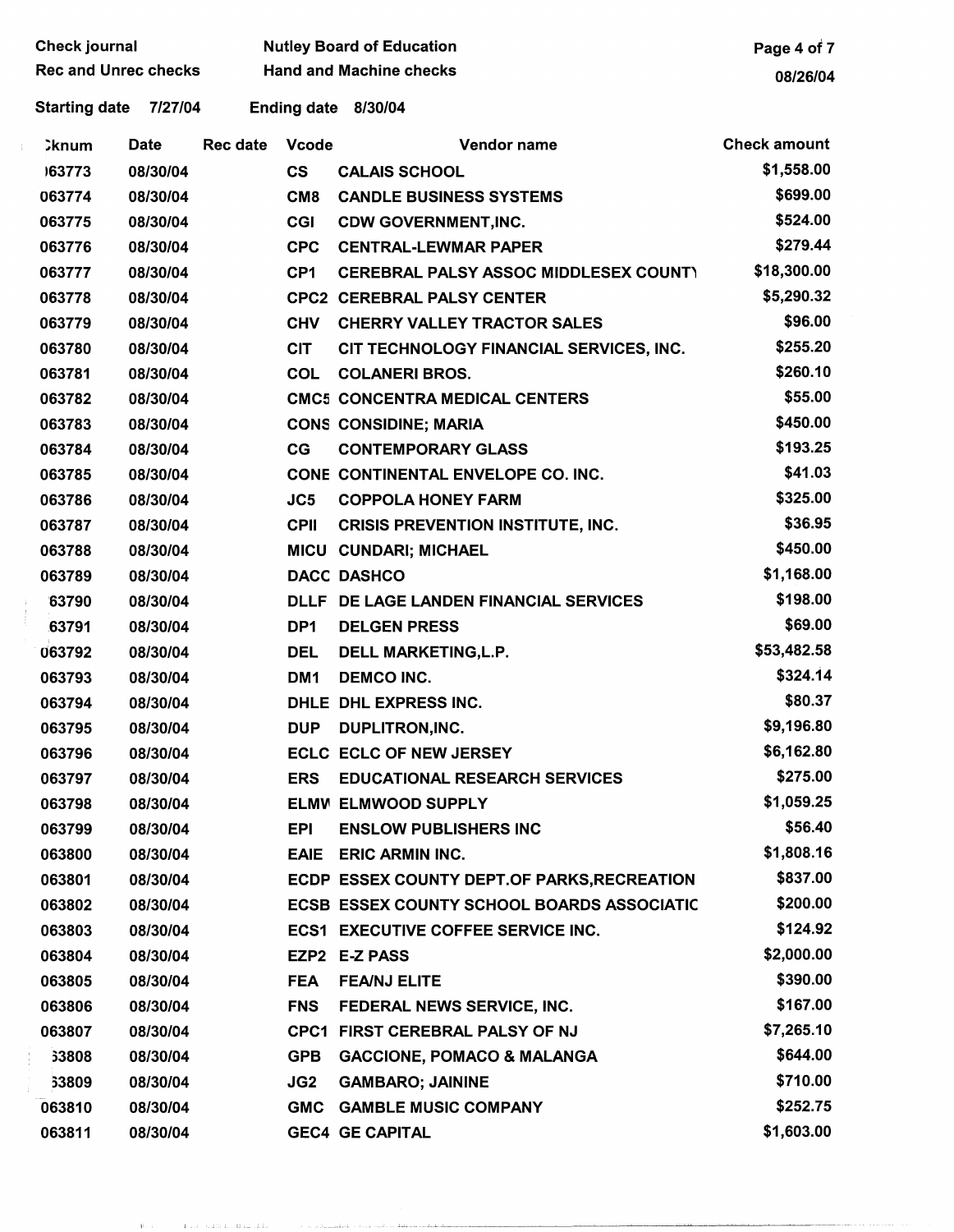| <b>Check journal</b>        |          |          |                 | <b>Nutley Board of Education</b>             | Page 5 of 7         |
|-----------------------------|----------|----------|-----------------|----------------------------------------------|---------------------|
| <b>Rec and Unrec checks</b> |          |          |                 | <b>Hand and Machine checks</b>               | 08/26/04            |
| <b>Starting date</b>        | 7/27/04  |          |                 | Ending date 8/30/04                          |                     |
| ;knum                       | Date     | Rec date | <b>Vcode</b>    | Vendor name                                  | <b>Check amount</b> |
| 63812                       | 08/30/04 |          |                 | <b>GRCS GRAHAM, CURTIN &amp; SHERIDAN</b>    | \$10,000.00         |
| 063813                      | 08/30/04 |          |                 | <b>GRAN GRAINGER INC.</b>                    | \$4,781.86          |
| 063814                      | 08/30/04 |          |                 | <b>GRSC GREEN SYSTEMS CORP.</b>              | \$2,117.34          |
| 063815                      | 08/30/04 |          | <b>GSC</b>      | <b>GRIFFITH SHADE COMPANY</b>                | \$652.00            |
| 063816                      | 08/30/04 |          | <b>HRD</b>      | <b>H.R. DIRECT</b>                           | \$83.69             |
| 063817                      | 08/30/04 |          | <b>HDC</b>      | HOME DEPOT COMM.ACCT.                        | \$2,310.84          |
| 063818                      | 08/30/04 |          | <b>HMC</b>      | <b>HOUGHTON MIFFLIN CO.</b>                  | \$762.81            |
| 063819                      | 08/30/04 |          |                 | <b>HUDS HUDSON &amp; BERGEN CO.</b>          | \$22.65             |
| 063820                      | 08/30/04 |          | <b>PIT</b>      | <b>IMAGISTICS INTERNATIONAL INC.</b>         | \$162.85            |
| 063821                      | 08/30/04 |          | <b>IOE</b>      | <b>IMPERIAL OFFICE EQUIPMENT</b>             | \$90.00             |
| 063822                      | 08/30/04 |          | <b>IFR</b>      | <b>INSTITUTE FOR CAREER RESEARCH</b>         | \$226.50            |
| 063823                      | 08/30/04 |          | <b>JRV</b>      | J.R. VACCARO, INC.                           | \$1,262.95          |
| 063824                      | 08/30/04 |          | JT              | JIMMY'S, INC.                                | \$3,210.00          |
| 063825                      | 08/30/04 |          | JIS1            | <b>JIST PUBLISHING</b>                       | \$76.85             |
| 063826                      | 08/30/04 |          |                 | JOTS JOHNNY ON THE SPOT                      | \$173.60            |
| 063827                      | 08/30/04 |          | <b>JUA1</b>     | <b>JUDRICH ASSOCIATES</b>                    | \$3,300.00          |
| 063828                      | 08/30/04 |          | <b>JLG</b>      | <b>JUNIOR LIBRARY GUILD</b>                  | \$143.40            |
| 63829                       | 08/30/04 |          |                 | KEEL KEHR, MA, LDTC; ELYSE                   | \$1,000.00          |
| 63830                       | 08/30/04 |          |                 | <b>KLEM KLEM; RACHEL</b>                     | \$900.00            |
| 063831                      | 08/30/04 |          | LS6             | <b>LAKEVIEW SCHOOL</b>                       | \$2,960.00          |
| 063832                      | 08/30/04 |          |                 | LASU LANDSCAPE SUPPLY, INC.                  | \$3,145.43          |
| 063833                      | 08/30/04 |          | <b>LPC</b>      | <b>LERNER PUBLICATIONS CO.</b>               | \$192.20            |
| 063834                      | 08/30/04 |          |                 | LUX LUXURY FLOORS                            | \$18,778.75         |
| 063835                      | 08/30/04 |          | MAJ             | <b>MAJESTIC LOCK COMPANY</b>                 | \$8,334.00          |
| 063836                      | 08/30/04 |          |                 | <b>MAM1 MARRA; MARCELLINO</b>                | \$450.00            |
| 063837                      | 08/30/04 |          | MS7             | <b>MIDLAND SCHOOL</b>                        | \$5,100.00          |
| 063838                      | 08/30/04 |          |                 | MUJC MORRIS UNION JOINTURE COMMISSION        | \$945.00            |
| 063839                      | 08/30/04 |          | MOZ             | <b>MOZEIKA; STEPHANIE</b>                    | \$125.00            |
| 063840                      | 08/30/04 |          |                 | <b>MVM1 MVM PUBLISHERS</b>                   | \$847.00            |
| 063841                      | 08/30/04 |          |                 | NJN2 N.J.NETWORK FOR EDUCATIONAL RENEWAL     | \$4,000.00          |
| 063842                      | 08/30/04 |          | FN <sub>1</sub> | <b>NARDONE; FLORENCE</b>                     | \$456.00            |
| 063843                      | 08/30/04 |          | <b>NBC</b>      | <b>NBC AUTO PARTS</b>                        | \$71.03             |
| 063844                      | 08/30/04 |          |                 | <b>NEFF NEFF COMPANY</b>                     | \$772.45            |
| 063845                      | 08/30/04 |          | SN4             | <b>NERI; SUSAN</b>                           | \$355.00            |
| 063846                      | 08/30/04 |          |                 | <b>NEBE NEW BEGINNINGS</b>                   | \$7,179.60          |
| 63847                       | 08/30/04 |          | <b>NAC</b>      | <b>NEWARK ASPHALT</b>                        | \$427.91            |
| 63848                       | 08/30/04 |          | <b>NL</b>       | <b>NEWARK LIGHT CO.</b>                      | \$1,630.21          |
| 063849                      | 08/30/04 |          | <b>SN</b>       | <b>NICASTRO; SUSAN</b>                       | \$427.50            |
| 063850                      | 08/30/04 |          |                 | NSCP NJ SOCIETY OF CERTIFIED PUB. ACCOUNTANT | \$270.00            |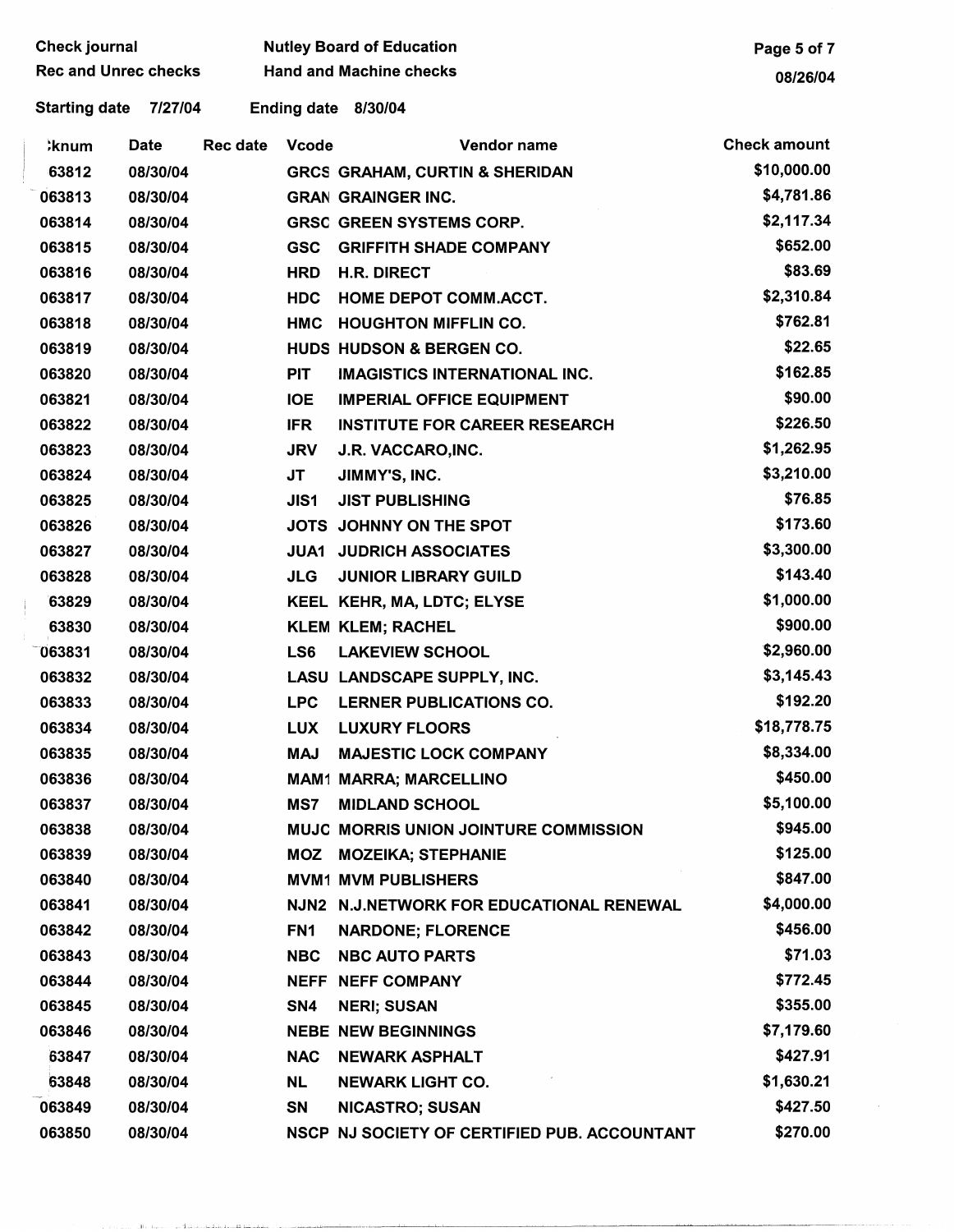| <b>Check journal</b>        |             |          |                                | <b>Nutley Board of Education</b>               | Page 6 of 7         |
|-----------------------------|-------------|----------|--------------------------------|------------------------------------------------|---------------------|
| <b>Rec and Unrec checks</b> |             |          | <b>Hand and Machine checks</b> |                                                | 08/26/04            |
| <b>Starting date</b>        | 7/27/04     |          |                                | Ending date 8/30/04                            |                     |
| <b>`knum</b>                | <b>Date</b> | Rec date | <b>Vcode</b>                   | Vendor name                                    | <b>Check amount</b> |
| 63851                       | 08/30/04    |          |                                | <b>NJAG NJAGC</b>                              | \$35.00             |
| 063852                      | 08/30/04    |          |                                | <b>NJAS NJASBO</b>                             | \$900.00            |
| 063853                      | 08/30/04    |          |                                | <b>NJBO NJSBA</b>                              | \$1,100.00          |
| 063854                      | 08/30/04    |          |                                | <b>AARCH-REN</b>                               | \$4,000.67          |
| 063855                      | 08/30/04    |          |                                | NJN1 NORTH JERSEY MEDIA GROUP INC.             | \$157.00            |
| 063856                      | 08/30/04    |          |                                | <b>NBOE NUTLEY BOARD OF EDUCATION</b>          | \$264.89            |
| 063857                      | 08/30/04    |          | <b>NHC</b>                     | <b>NUTLEY HEATING &amp; COOLING SUPPLY CO.</b> | \$131.93            |
| 063858                      | 08/30/04    |          | <b>NSR</b>                     | <b>NUTLEY SHOP-RITE, INC.</b>                  | \$888.97            |
| 063859                      | 08/30/04    |          | <b>OWS</b>                     | <b>OMNI WASTE SERVICES</b>                     | \$1,725.00          |
| 063860                      | 08/30/04    |          |                                | PALE PALERMO SUPPLY COMPANY, INC.              | \$1,741.25          |
| 063861                      | 08/30/04    |          | <b>PSF</b>                     | <b>PATERSON CUSTOM WOOD FLOORS</b>             | \$6,795.36          |
| 063862                      | 08/30/04    |          | PD4                            | PETE'S DELI                                    | \$278.11            |
| 063863                      | 08/30/04    |          |                                | PLC2 PHOENIX LEARNING CENTER                   | \$4,140.00          |
| 063864                      | 08/30/04    |          | PB                             | PITNEY BOWES INC.                              | \$210.00            |
| 063865                      | 08/30/04    |          | PRI                            | POLITICAL RESEARCH INC.                        | \$540.00            |
| 063866                      | 08/30/04    |          | <b>PSE</b>                     | PUBLIC SERVICE ELECTRIC & GAS CO.              | \$23,974.53         |
| 063867                      | 08/30/04    |          | <b>RUI</b>                     | <b>RENTALS UNLIMITED INC.</b>                  | \$260.00            |
| 63868                       | 08/30/04    |          | RP4                            | <b>ROCKY'S PIZZA</b>                           | \$295.00            |
| 63869                       | 08/30/04    |          | <b>RR</b>                      | <b>RUGG'S RECOMMENDATIONS</b>                  | \$100.80            |
| 063870                      | 08/30/04    |          | <b>RGA</b>                     | <b>RULLO &amp; GLEESON ASSOCIATES, INC.</b>    | \$1,000.00          |
| 063871                      | 08/30/04    |          | <b>SSA</b>                     | <b>S &amp; S WORLDWIDE</b>                     | \$711.84            |
| 063872                      | 08/30/04    |          |                                | <b>SAG1 SAGEBRUSH CORPORATION</b>              | \$600.00            |
| 063873                      | 08/30/04    |          | SAP                            | <b>SALLY'S AUTO PARTS INC.</b>                 | \$10.29             |
| 063874                      | 08/30/04    |          | <b>SPC</b>                     | <b>SCHOOL SPECIALTY INC</b>                    | \$649.13            |
| 063875                      | 08/30/04    |          | KS                             | <b>SERAFINO, PH.D.; KATHLEEN</b>               | \$193.93            |
| 063876                      | 08/30/04    |          |                                | SHAR SHARP ELEVATOR COMPANY, INC.              | \$515.00            |
| 063877                      | 08/30/04    |          | CCI                            | <b>SHERWIN WILLIAMS CO.</b>                    | \$2,495.30          |
| 063878                      | 08/30/04    |          | <b>SJE</b>                     | <b>SOUTH JERSEY ENERGY</b>                     | \$1,355.20          |
| 063879                      | 08/30/04    |          | <b>SPH</b>                     | <b>SPHERE COMMUNICATIONS</b>                   | \$12,646.17         |
| 063880                      | 08/30/04    |          |                                | <b>MAFA ST.BARNABAS AMBULATORY CARE CNTR</b>   | \$800.00            |
| 063881                      | 08/30/04    |          |                                | <b>STBU STAPLES BUSINESS ADVANTAGE</b>         | \$1,631.68          |
| 063882                      | 08/30/04    |          | AS3                            | <b>STARACE; ANNE</b>                           | \$75.00             |
| 063883                      | 08/30/04    |          | SI5                            | <b>STEWART INDUSTRIES</b>                      | \$1,242.78          |
| 063884                      | 08/30/04    |          | <b>SEA</b>                     | <b>STRAUSS ESMAY ASSOCIATES INC</b>            | \$1,190.00          |
| 063885                      | 08/30/04    |          | <b>STS</b>                     | <b>STS OF NEW JERSEY</b>                       | \$120.00            |
| 63886                       | 08/30/04    |          |                                | <b>SCRC SUSSEX COUNTY REGIONAL COOPERATIVE</b> | \$38,742.02         |
| 63887                       | 08/30/04    |          | <b>THC</b>                     | THIRD HALF CLUB                                | \$430.00            |
| 063888                      | 08/30/04    |          |                                | <b>VOIC T-MOBILE</b>                           | \$657.12            |
| 063889                      | 08/30/04    |          |                                | TRE6 TREASURER, STATE OF NEW JERSEY            | \$170.00            |